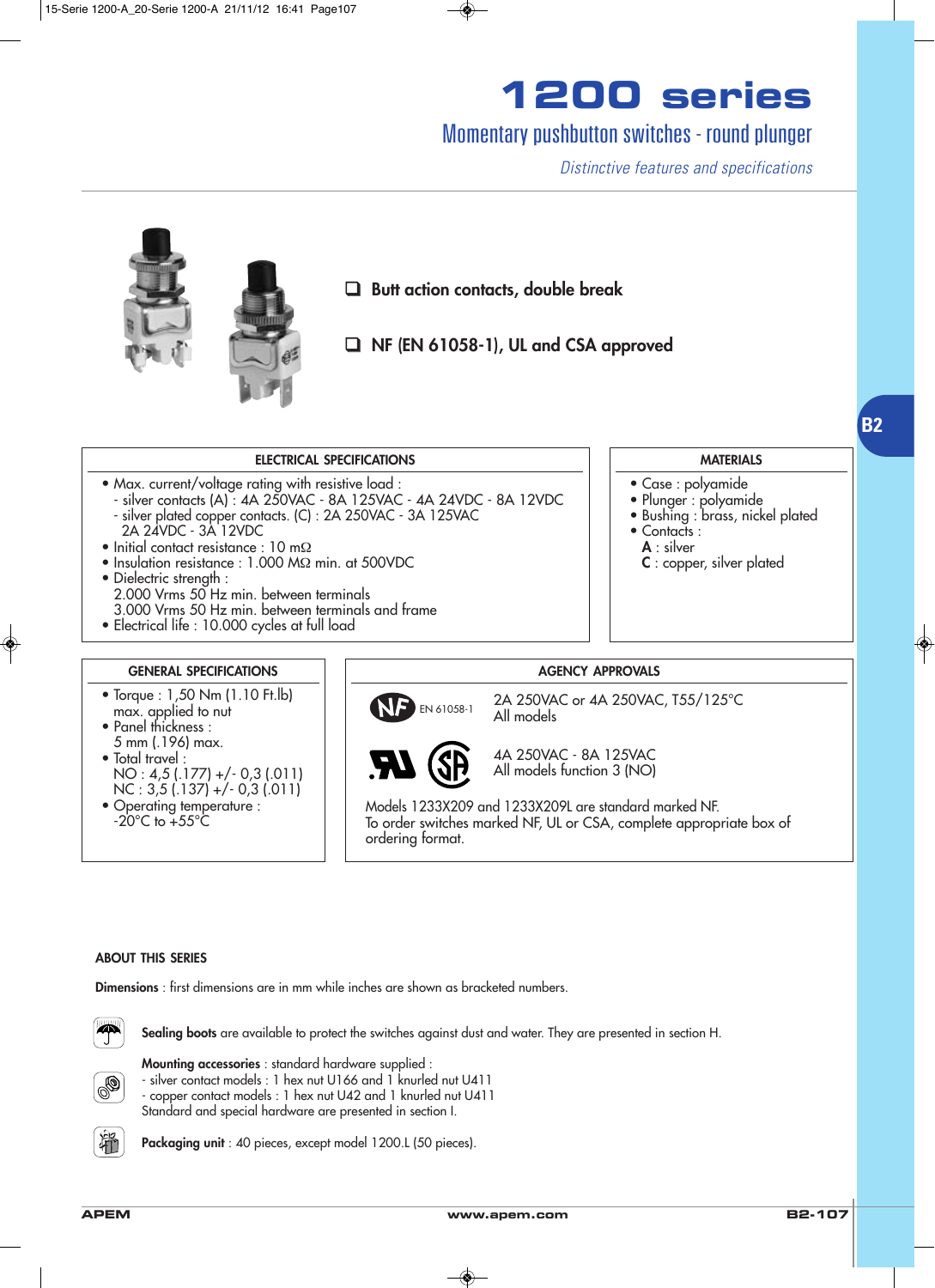## Momentary pushbutton switches - round plunger

Solder lug/quick-connect terminals - screw terminals



MODEL STRUCTURE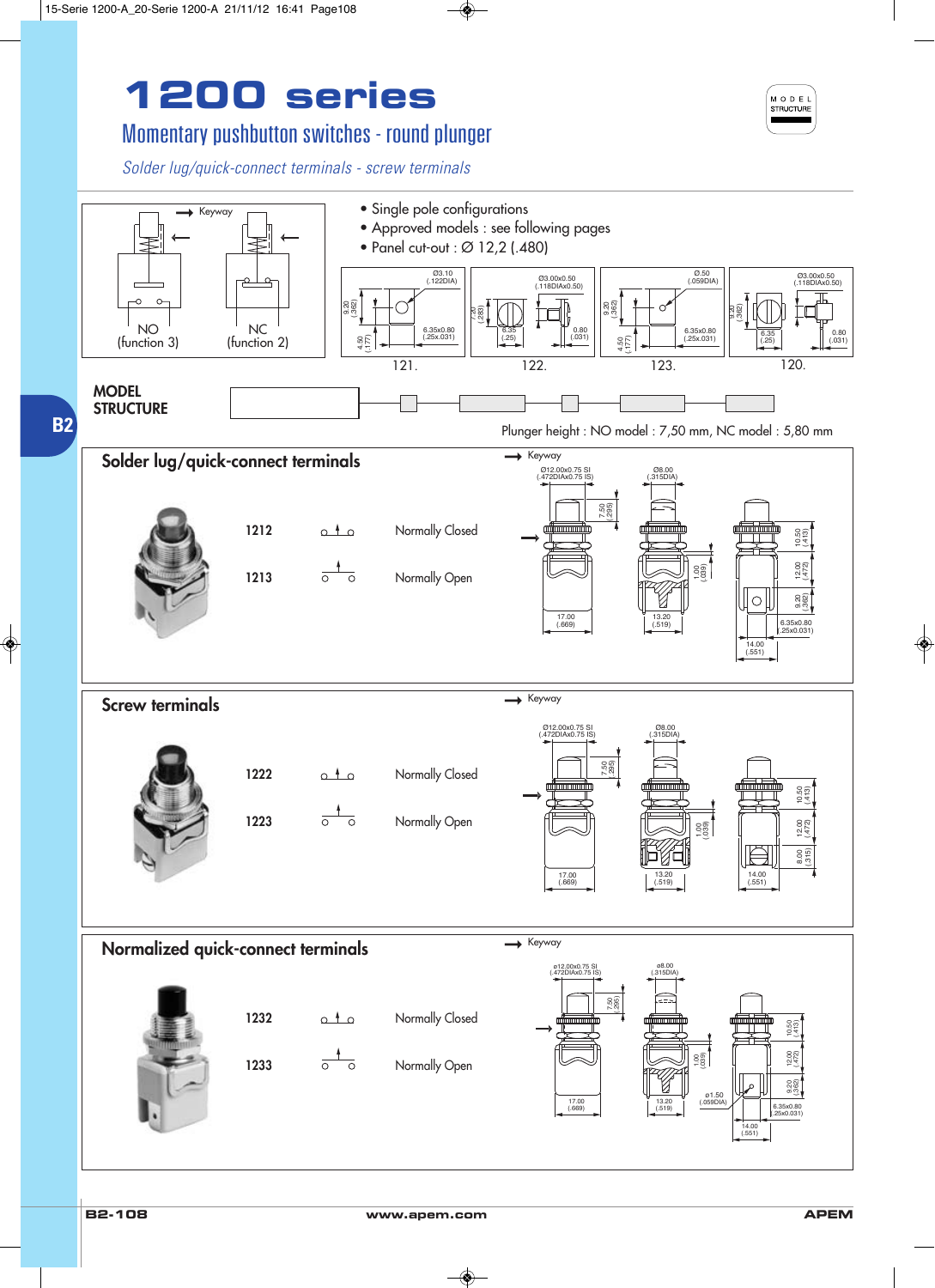

## Momentary pushbutton switches - round plunger

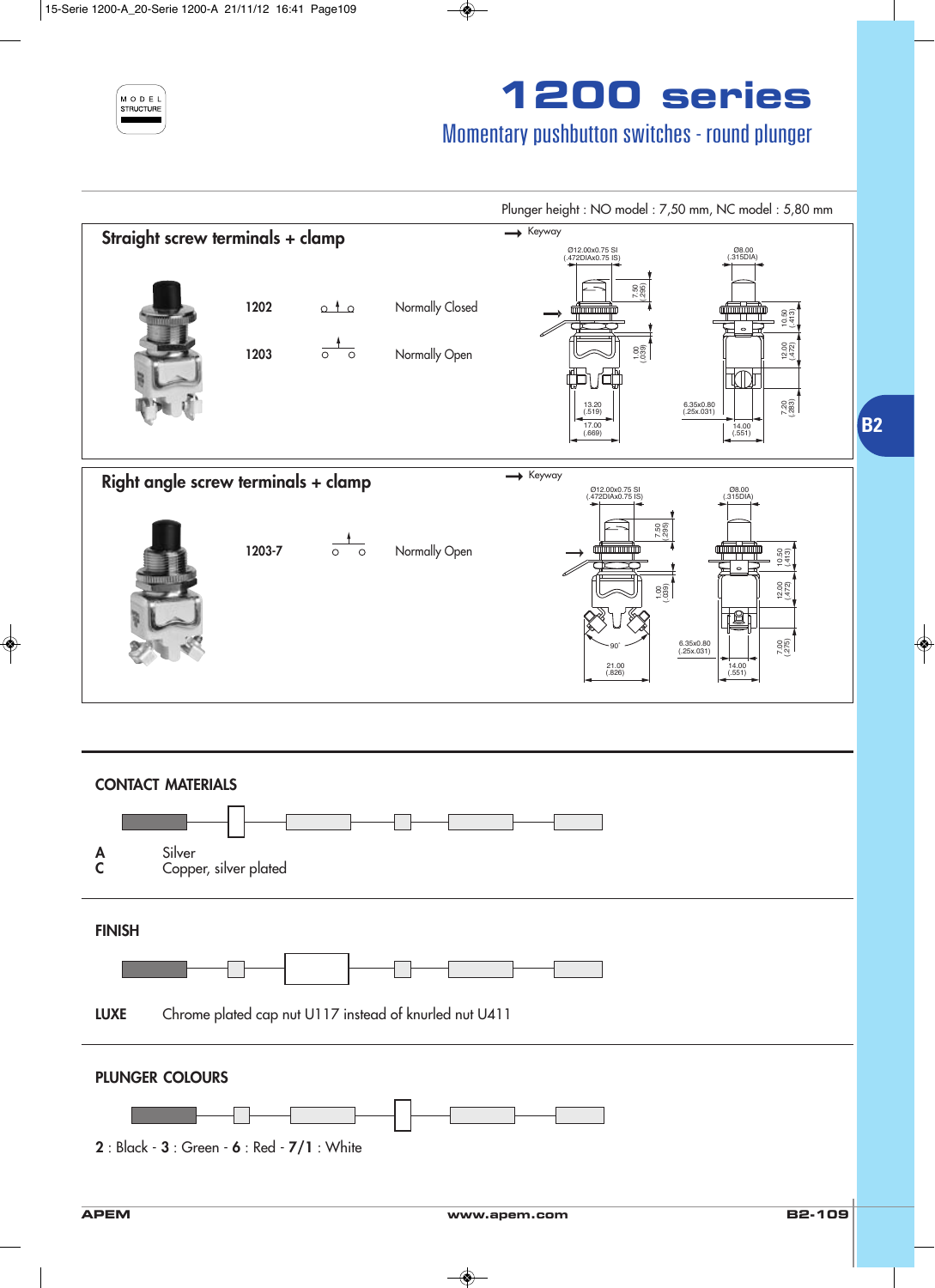## Momentary pushbutton switches - round plunger



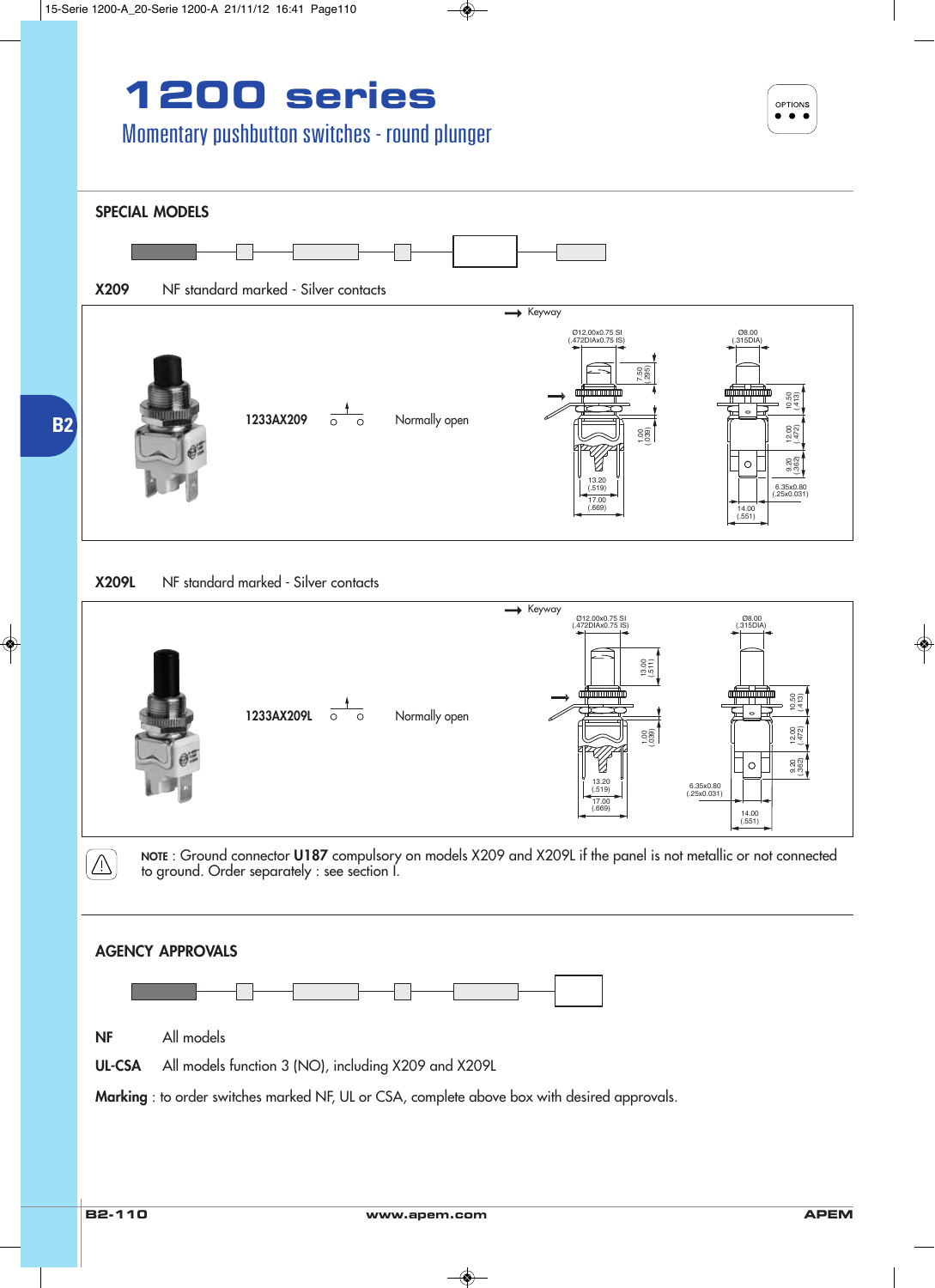## **1200M/MR series**

### Robust momentary pushbutton switches - metal plunger

Distinctive features and specifications



#### ELECTRICAL SPECIFICATIONS

- Max. current/voltage rating with resistive load : - silver contacts (A) : 4A 250VAC - 8A 125VAC - 4A 24VDC - 8A 12VDC
	- silver plated copper contacts (C) : 2A 250VAC 3A 125VAC 2A 14VDC 3A 12VDC
- Initial contact resistance : 10 mΩ max.
- Insulation resistance : 1.000 MΩ min. at 500VDC
- Dielectric strength : 2.000 Vrms 50 Hz min. between terminals 3.000 Vrms 50 Hz min. between terminals and frame
- Electrical life : 10.000 cycles at full load

### **MATERIALS**

• Plunger : top chrome plated brass on polyamide base • Bushing : brass, nickel plated • Cap nut : brass, chrome plated

• Case : polyamide

• Contacts : A : silver C : copper, silver plated

### GENERAL SPECIFICATIONS

- Torque : 1,50 Nm (1.10 Ft.lb) max. applied to nut
- Panel thickness : 4,5 mm (.177) max.
- Total travel :
- NO : 4,5 mm (.177) +/- 0,3 (.011)
- NC :  $3,5$  mm  $(.137) +/- 0,3(.011)$
- Operating temperature : -20°C to +55°C

#### AGENCY APPROVALS

97

4A 250VAC - 8A 125VAC

Availability : approved models are 1213A and 1203A (M or MR) (model 1223A is only UL approved).

Marking : to order switches marked UL or CSA, complete appropriate box of ordering format.

#### ABOUT THIS SERIES

Dimensions : first dimensions are in mm while inches are shown as bracketed numbers.



Mounting accessories : standard hardware supplied with all models : 1 hex nut U166 and 1 conic cap nut U1866-6. Special cap nut U1874 is presented on the following pages.

Packaging unit: 40 pieces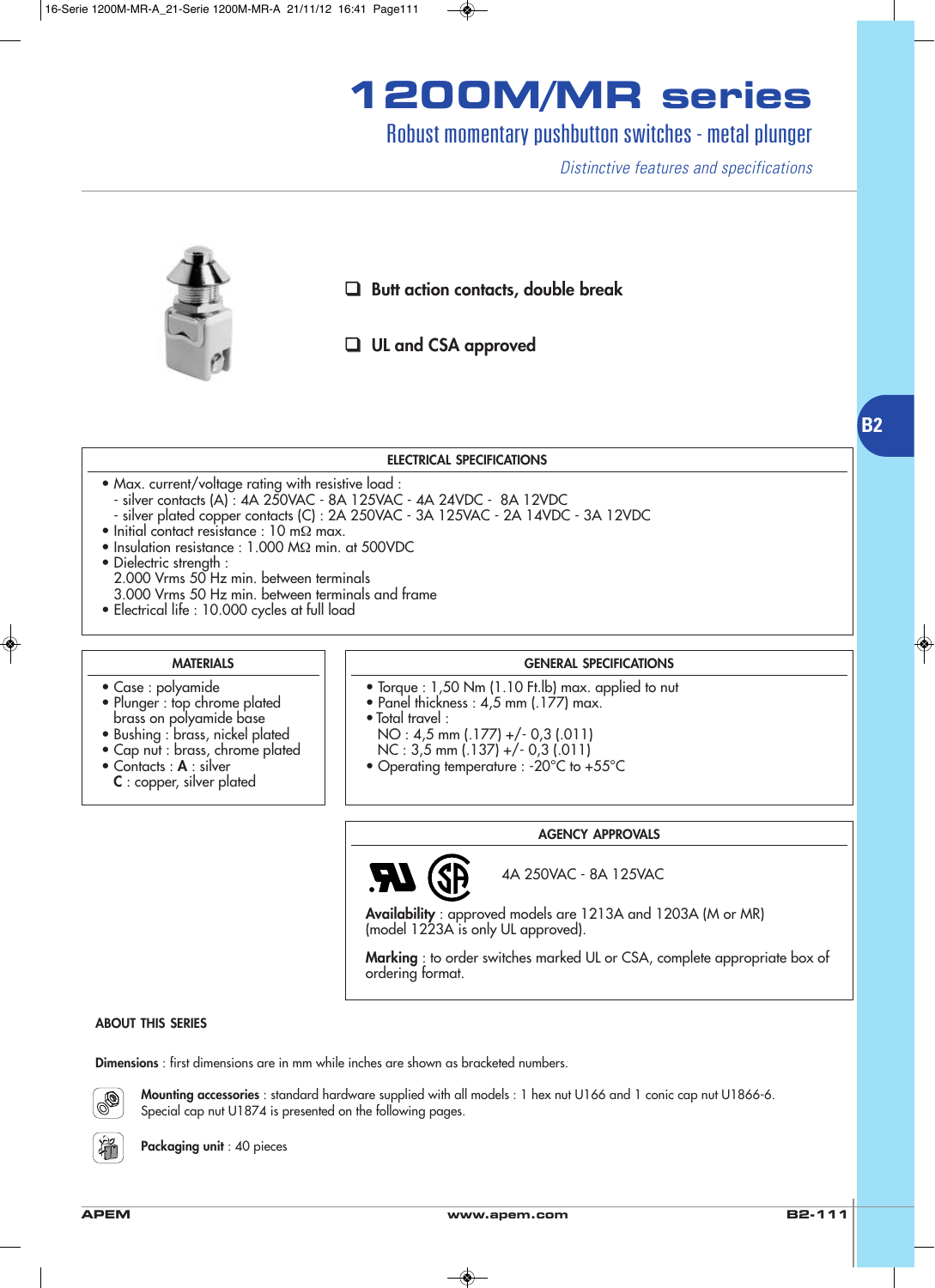# **1200M/MR series**



## Robust momentary pushbutton switches - metal plunger

Solder lug/quick-connect terminals - screw terminals